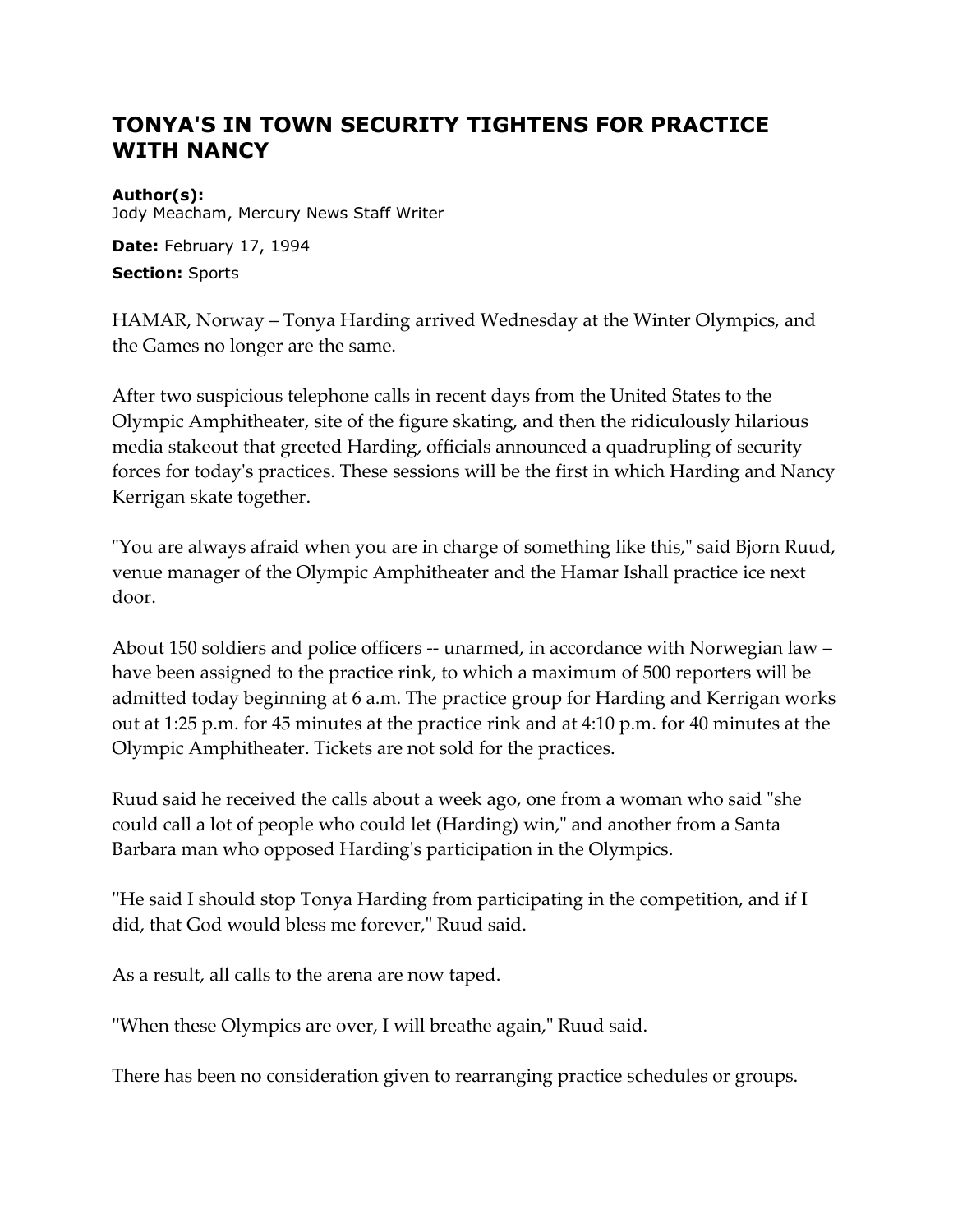''We do not divide countries for any reason," Ruud said. "It's not our problem if two girls on one team are not friendly with each other."

The two women probably are not friendly, but they did talk to each other Wednesday, two U.S. officials said.

Kerrigan and Harding, each walking in groups of friends, stopped and spoke briefly in the athletes' village, United States Olympic Committee information director Mike Moran told the Associated Press.

Gale Tanger, the figure skating team leader, said Kerrigan initiated the conversation and that two or three sentences were spoken.

That's about all that more than 100 reporters and photographers received from Harding when they intercepted her at Hamar's main accreditation center. The reporters, there to speak to her after her overnight flight from the United States, laughed at themselves for shivering in the sub-zero cold and then squeezed against a temporary steel fence for a glimpse and shouted questions. Stirring the frenzy were the latest in the ever-morebizarre developments in the Harding-Kerrigan case: the broadcast of Harding's topless striptease on "A Current Affair," with her breasts censored out, and the publication of photos from the home video on the front page of London's Sun, with nothing censored.

Harding, 23, was accompanied on her SAS flight from the United States by several newspaper reporters and CBS co-anchor Connie Chung. Harding arrived in Hamar in a blue Volvo, accompanied by USOC assistant chef de mission Paul George and USOC security chief Larry Buendorf.

She waved at the crowd as she stepped into the building. It took 18 minutes and a cup of coffee for Harding to be photographed and receive her bar-coded plastic credential, and the media mob was the subject of much laughter and photography by normally stoic Norwegians.

''It's like 'Dynasty,' " said Gunn Karin Lovik of Molde, who was walking with her son and husband to the men's 1,500-meter speedskating competition when she stopped to photograph the commotion.

When Harding emerged, she said, "I'm feeling great. I am ready. Thanks for coming."

Then she was taken away, and a motorcade of cellular phone-wielding reporters in more rented Volvos attempted to follow her but lost the trail.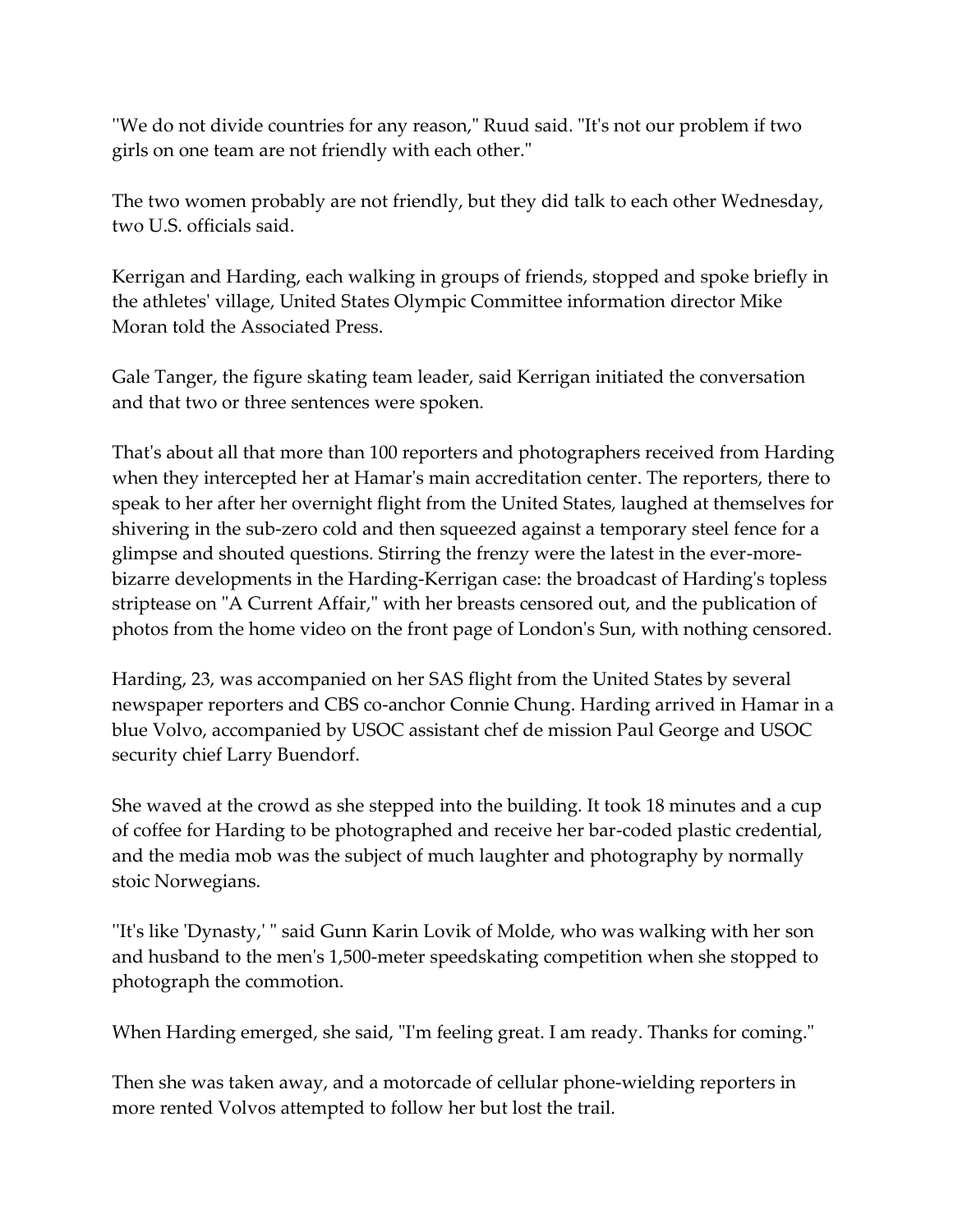Harding arrived in town one week before the start of the women's figure- skating competition, which begins with the technical program Wednesday and concludes two days later with the freestyle competition.

Harding is the subject of a grand jury investigation into the Jan. 6 attack on Kerrigan, who was struck above the right knee with a metal police baton at the U.S. nationals - which Harding later won.

Harding's ex-husband, Jeff Gillooly, has pleaded guilty to racketeering for helping to plan the attack and has said she was in on the scheme and gave the final go-ahead.

She denies his charges and says she only learned when she returned to Portland, Ore., that people around her were involved. She admits, however, that she did not come forward immediately with that information.

It took a \$25 million lawsuit against the USOC to ensure that Harding would be skating in Norway. Before she filed the suit, the USOC had scheduled a hearing in Oslo to consider her role in the attack on Kerrigan. That hearing could have resulted in her expulsion from the Olympic team.

But, in a deal cut Saturday, the USOC canceled the hearing and Harding dropped the lawsuit.

And now that leaves Kerrigan, 24, with a new face around practice.

Until now, her only practice partner had been South Korea's Lily Lyoonyung Lee, who never had seen as much media, even at her competitions.

''When my team leader found out they were in my practice group, he said, 'Lily, I want you to be the peacemaker between Nancy and Tonya,' " Lee said. "Then when I was thinking to myself about what to do later before taking my nap, I pondered and pondered and fell asleep. And I never could think of one."

## **AS TONYA TRAVELS**

The latest in the Tonya Harding saga:

 Harding was the last of the 155 U.S. athletes to show up for the Winter Games, checking in at the accreditation center at 1:27 p.m. Wednesday.